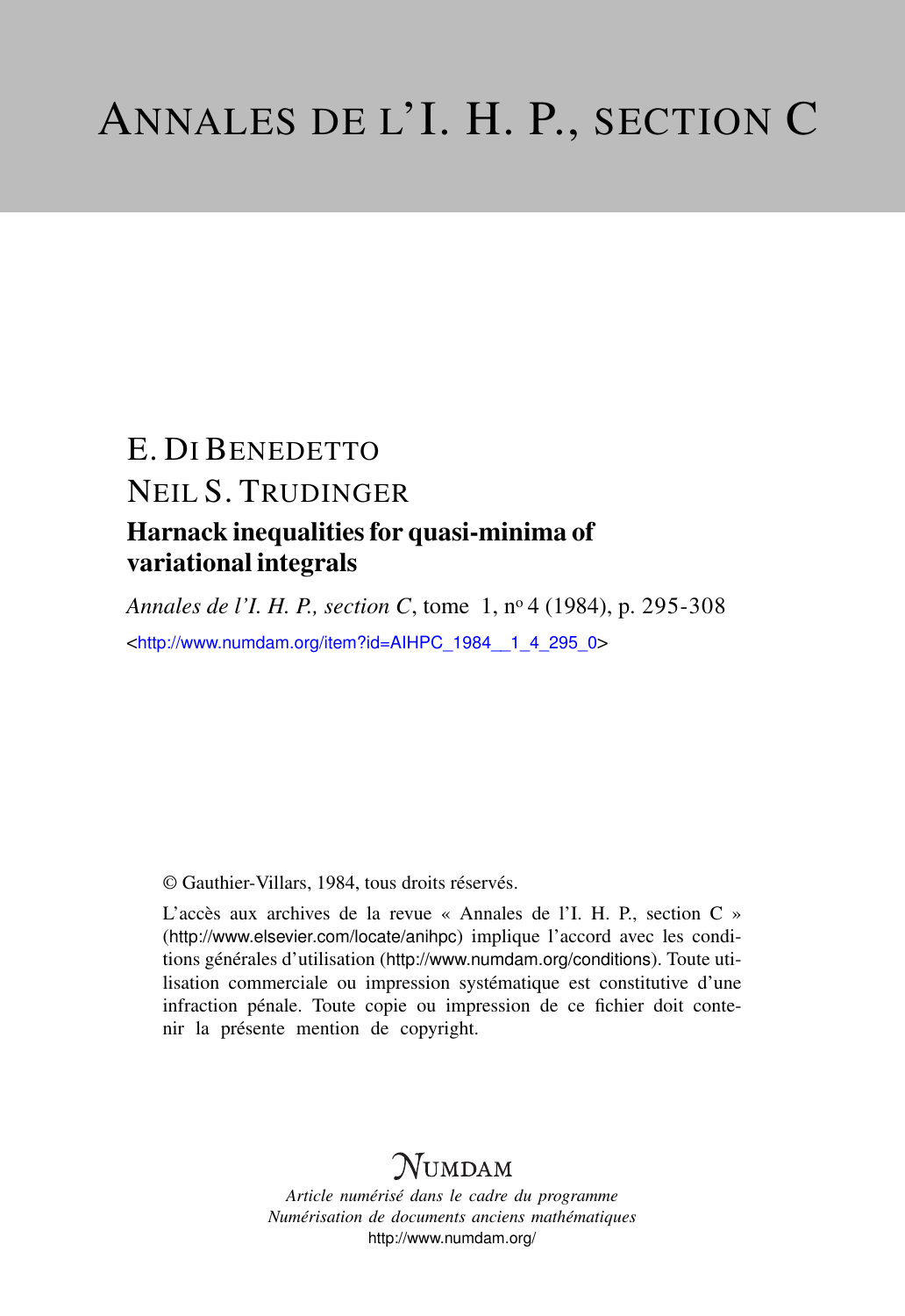## Harnack inequalities for quasi-minima of variational integrals

by

#### E. DI BENEDETTO

Department of Mathematics, Indiana University, Bloomington, Indiana, 47405, USA

and

### Neil S. TRUDINGER

Centre for Mathematical Analysis, Australian National University, Canberra, ACT, 2601, Australia

 $ABSTRACT. - In his fundamental work on linear elliptic equations,$ De Giorgi established local bounds and Holder estimates for functions satisfying certain integral inequalities. The main result of this paper is that the Harnack inequality can be proved directly for functions in the De Giorgi classes. This implies that every non-negative Q-minimum (in the terminology of Giaquinta and Giusti) satisfies a Harnack inequality.

RÉSUMÉ. — Dans son travail fondamental sur les équations linéaires elliptiques, De Giorgi a donne des estimations locales et holderiennes pour des fonctions satisfaisant certaines inégalités intégrales. Le résultat principal de cet article est que l'inégalité de Harnack peut être démontrée directement pour les fonctions appartenant aux classes de De Giorgi. Ceci implique que tout Q-minimum (au sens de Giaquinta et Giusti) non-négatif vérifie une inégalité de Harnack.

Annales de l'Institut Henri Poincaré - Analyse non linéaire - Vol. 1, 0294-1449 84/04/295/14/\$ 3,40/© Gauthier-Villars

Partially supported by United States National Science Foundation grant 48-206-80, MCS 8300293.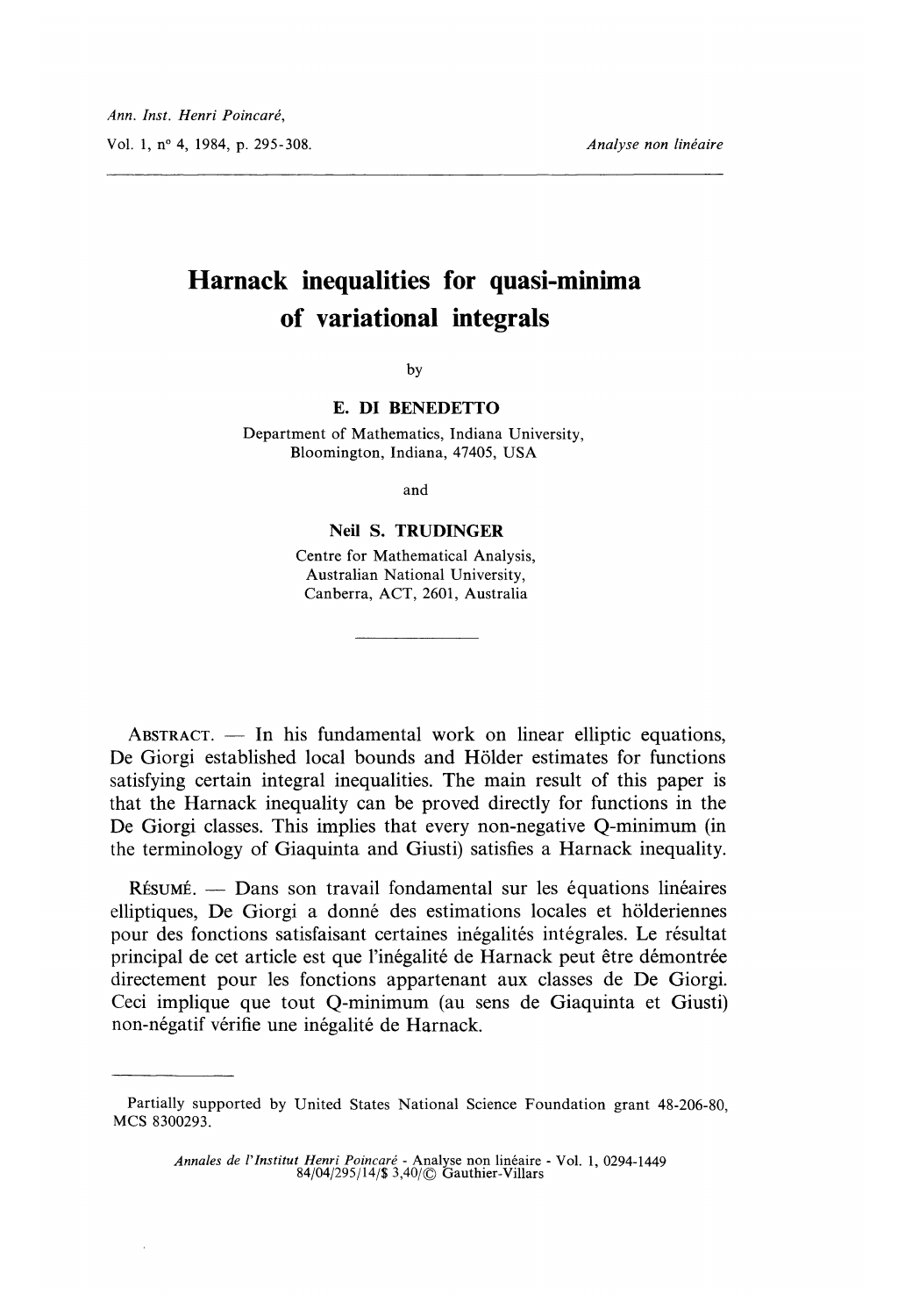### 1. INTRODUCTION

In his fundamental work on linear elliptic equations, De Giorgi  $[I]$ established local bounds and Holder estimates for functions satisfying certain integral inequalities. His analysis was further developed by Ladyzhenskaya and Ural'tseva [5 ] and applied to a wide range of quasilinear elliptic and parabolic equations.

Through a different approach, Moser [9 ] established a Harnack inequality for linear elliptic equations which was extended to quasilinear equations by Serrin  $[10]$  and Trudinger  $[11]$ .

The main result of this paper is that Harnack inequality can be proved directly for functions in the De Giorgi classes.

Let  $\Omega$  be an open set in  $\mathbb{R}^N$  and  $m > 1$ . The De Giorgi classes  $DG_m^{\pm}(\Omega)$ are defined to consist of functions u in the Sobolev space  $W^{1,m}_{loc}(\Omega)$ , which satisfy for any ball  $B_R = B_R(y) \subset \Omega$ ,  $\sigma \in (0, 1)$ ,  $k \ge 0$ , inequalities of the form

$$
(1.1) \quad \int_{\mathbf{B}_{\sigma R}} |\nabla (u-k)^{\pm}|^{m} \leq \gamma \left\{ \frac{1}{(1-\sigma)^{m} \mathbf{R}^{m}} \int_{\mathbf{B}_{\mathbf{R}}} |(u-k)^{\pm}|^{m} + (\chi^{m} + (\mathbf{R}^{-\alpha} k)^{m}) |\mathbf{A}_{k,\mathbf{R}}^{\pm}|^{1-\frac{m}{\mathbf{N}}+\varepsilon} \right\}
$$

where y,  $\gamma$  and  $\varepsilon$  are non-negative constants,  $0 < \varepsilon \le m/N$ ,  $\alpha = N\varepsilon/m$  and

 $A_{k,R}^{\pm} \equiv \{ x \in B_R | (u - k)^{\pm} > 0 \},$ 

and  $|\Sigma|$  denotes the Lebesgue measure of the set  $\Sigma$ . We further define the De Giorgi classes  $DG_m(\Omega)$  by

$$
\text{DG}_m(\Omega) = \text{DG}_m^+(\Omega) \cap \text{DG}_m^-(\Omega)
$$

and refer to these classes as homogeneous when  $\chi = 0$ .

We can now assert the following Harnack type inequalities.

THEOREM 1. — Let  $u \in DG_m^{\pm}(\Omega)$ ,  $B_E = B_E(y) \subset \Omega$ . Then for any  $\sigma \in (0, 1)$ ,  $p>0$  $\epsilon$   $\epsilon$   $\epsilon$   $\epsilon$   $\epsilon$   $\epsilon$   $\epsilon$ 

$$
\sup_{\mathbf{B}_{\sigma R}} u^{\pm} \leq C(1-\sigma)^{-m/p\epsilon} \left\{ \left( \int_{\mathbf{B}_{\mathbf{R}}} (u^{\pm})^p \right)^{1/p} + \chi \mathbf{R}^{\alpha} \right\}
$$

where C depends only on  $m$ , N,  $\gamma$ ,  $\varepsilon$  and  $p$ .

Here we have set

$$
\int_{B_R} v^p = |B_R|^{-1} \int_{B_R} v^p.
$$

THEOREM 2. — Let  $u \ge 0$  and  $u \in DG_m^-(\Omega)$ ,  $B_R = B_R(y) \subset \Omega$ . Then there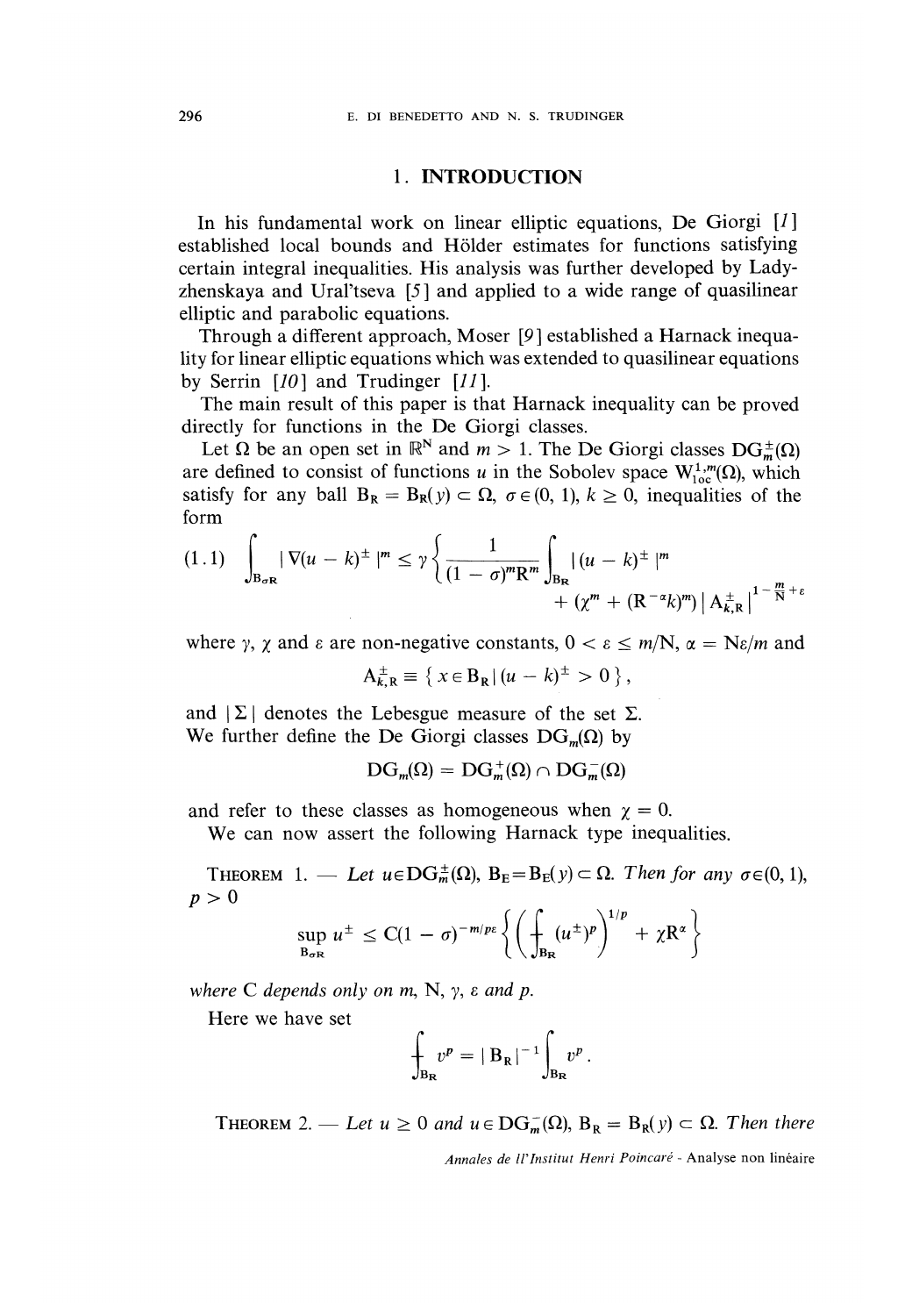exists a positive constant p depending only on m, N,  $\gamma$ ,  $\varepsilon$  such that for any  $\sigma, \tau \in (0, 1)$  we have

$$
\left(\int_{B_{\sigma R}} u^p\right)^{1/p} \leq C(\inf_{B_{\tau R}} u + \chi R^{\alpha})
$$

where C depends only on m, N,  $\gamma$ ,  $\varepsilon$ ,  $\sigma$ ,  $\tau$ .

Combining Theorems 1 and 2 we have the full Harnack inequality.

THEOREM 3. — Let  $u \ge 0$  and  $u \in DG_m(\Omega)$ ,  $B_R = B_R(v) \subset \Omega$ . Then for any  $\sigma \in (0, 1)$ 

$$
\sup_{B_{\sigma R}} u \leq C(\inf_{B_{\sigma R}} u + \chi R^{\alpha})
$$

where C depends only on N, m,  $\gamma$ ,  $\varepsilon$ ,  $\sigma$ .

It is well known that weak solutions of quasilinear elliptic equations in divergence form, under appropriate structure conditions, belong to  $DG_m(\Omega)$ ; [5]. Therefore our work provides alternative proofs of the Harnack inequalities in [9]  $[10]$  and  $[11]$ . However our main motivation comes from quasi-minima in the calculus of variations. Consider the functional

(1.2) 
$$
J(u, \Omega) = \int_{\Omega} f(x, u, \nabla u)
$$

for f satisfying the usual Caratheodory conditions on  $\Omega \times \mathbb{R} \times \mathbb{R}^N$  and the structure conditions

$$
(1.3) \quad |p|^m - b \mid z|^m - g(x) \le f(x, z, p) \le \mu \mid p|^m + b \mid z|^m + g(x)
$$

for all  $(x, z, p) \in \Omega \times \mathbb{R} \times \mathbb{R}^N$ , where m,  $\mu$ , b are non-negative constants and g a non-negative function,  $m > 1$ . In the terminology of Giaquinta and Giusti [3], u is a Q-minimum for J if  $Q \ge 1$  and

$$
J(u, K) \le QJ(u + \phi, K)
$$

for every  $\phi \in W^{1,m}(\Omega)$  with supp  $\phi \subset K$ . In [2] it was demonstrated that if  $u \in W_{loc}^{i,m}(\Omega)$  is a Q-minimum, then u satisfies inequalities like (1.1) and therefore is locally bounded and Holder continuous. Our results imply that every non-negative Q-minimum satisfies a Harnack inequality (under appropriate integrability conditions on  $g$ ), which is homogeneous when  $g \equiv 0$ .

The main tools in our proof consist of a suitable modification of the De Giorgi estimates, as presented in [5], and a fundamental covering lemma due to Krylov and Safonov [6 ] and used by them in their treatment of equations in non-divergence form.

Theorems 1 and 2 are proved in Sections 2 and 3. In the last section we consider the application of these results to quasi-minima.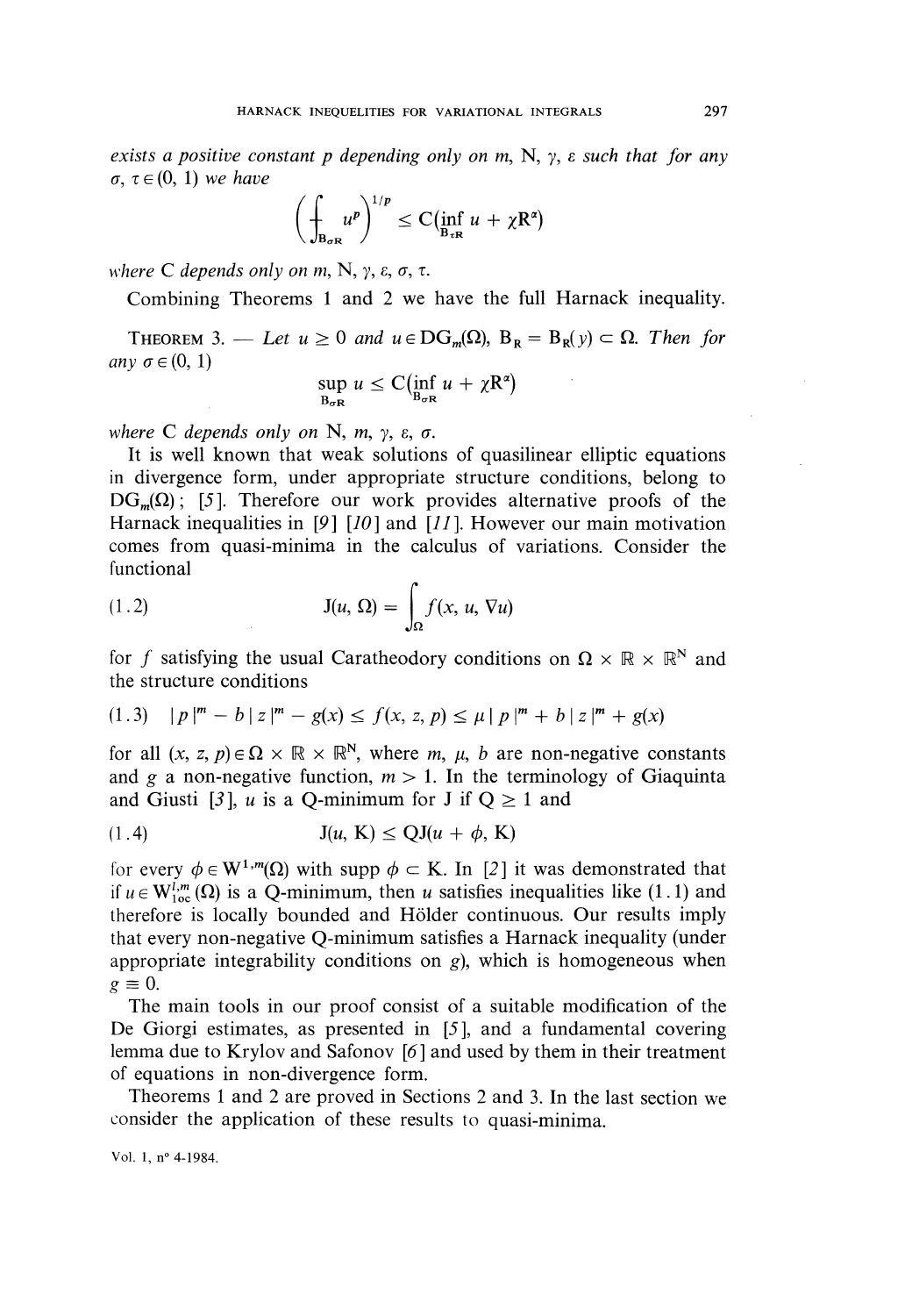#### 2. PROOF OF THEOREM 1

The proof of the following lemma closely follows [5 ], except that we are more careful about constant dependence.

LEMMA 2.1. — Let  $u \in DG_m^{\pm}(\Omega)$ ,  $B_R = B_R(y) \subset \Omega$ . Then for every  $\sigma \in (0, 1)$ , we have

$$
(2.1) \quad \sup_{B_{\sigma R}} u^{\pm} \leq \frac{C}{(1-\sigma)^{1/\varepsilon}} \left\{ \left( \int_{B_{R}} (u^{\pm})^{m} \right)^{1/m} + \chi R^{\alpha} \right\},
$$

where C depends only upon m, N,  $\gamma$ ,  $\varepsilon$  and  $\alpha = \text{Ne/m}$ .

*Proof.* — We normalize so that  $R = 1$ ; this has the effect of replacing  $\chi$ by  $\chi \mathbb{R}^{\alpha}$  in the final result. Taking some  $k > 0$ , to be chosen later, we set

$$
k_n = k(1 - 2^{-n}), \qquad n = 0, 1, 2, \ldots,
$$

and for fixed  $\sigma > 0$ , consider the sequence of radii

$$
R_n = \sigma + 2^{-n}(1-\sigma), \overline{R}_n = \frac{1}{2}(R_n + R_{n+1}) = \sigma + \frac{3}{4}2^{-n}(1-\sigma), \quad n = 0, 1, 2, \ldots,
$$

and the corresponding balls,  $B_n = B_{R_n}$ ,  $\tilde{B}_n = B_{\overline{R}_n}$ . Observing that

$$
(R_n - R_{n+1})^{-1} = \frac{2^{n+1}}{1-\sigma}, \qquad (R_n - \overline{R}_n)^{-1} = \frac{2^{n+2}}{1-\sigma},
$$

we let  $\zeta_n$  be a cut-off function in  $\tilde{B}_n$  such that  $\zeta_n = 1$  on  $B_{n+1}$  and  $|\nabla \zeta_n| \leq 2^{n+2}/(1-\sigma)$ . Let us consider the case  $m < N$ ; the case  $m = N$ follows by minor modification while the case  $m > N$  can be deduced directly from the Sobolev imbedding theorem. Applying now the Sobolev imbedding theorem, (Theorem 7.10 of [4]), to (1.1), we obtain, for  $u \in \mathbf{DG}_{m}^{+}(\Omega),$ 

$$
(2.2) \int_{B_{n+1}} |(u - k_{n+1})^+|^m
$$
  
\n
$$
\leq \int_{\widetilde{B}_n} |(u - k_{n+1})^+ \zeta|^m
$$
  
\n
$$
\leq \left(\int_{\widetilde{B}_n} |(u - k)_{n+1}|^+ \zeta^m \right)^{m/m^*} |A_n|^{1-m/m^*}
$$
  
\n
$$
\leq C \left\{ \int_{\widetilde{B}_n} |\nabla (u - k_{n+1})^+|^m + \int_{\widetilde{B}_n} |(u - k_{n+1})^+| D\zeta^+|^m \right\} |A_n|^{m/N}
$$
  
\n
$$
\leq \frac{C(1+\gamma)2^{mn}}{(1-\sigma)^m} \left\{ \int_{B_n} |(u - k_n)^+|^m + (\chi^m + k^m) |A_n|^{1-\frac{m}{N}+\varepsilon} \right\} |A_n|^{m/N},
$$

where  $A_n = A_{k_{n+1},R_n}^+$  and as usual  $m^* = Nm/(N - m)$ .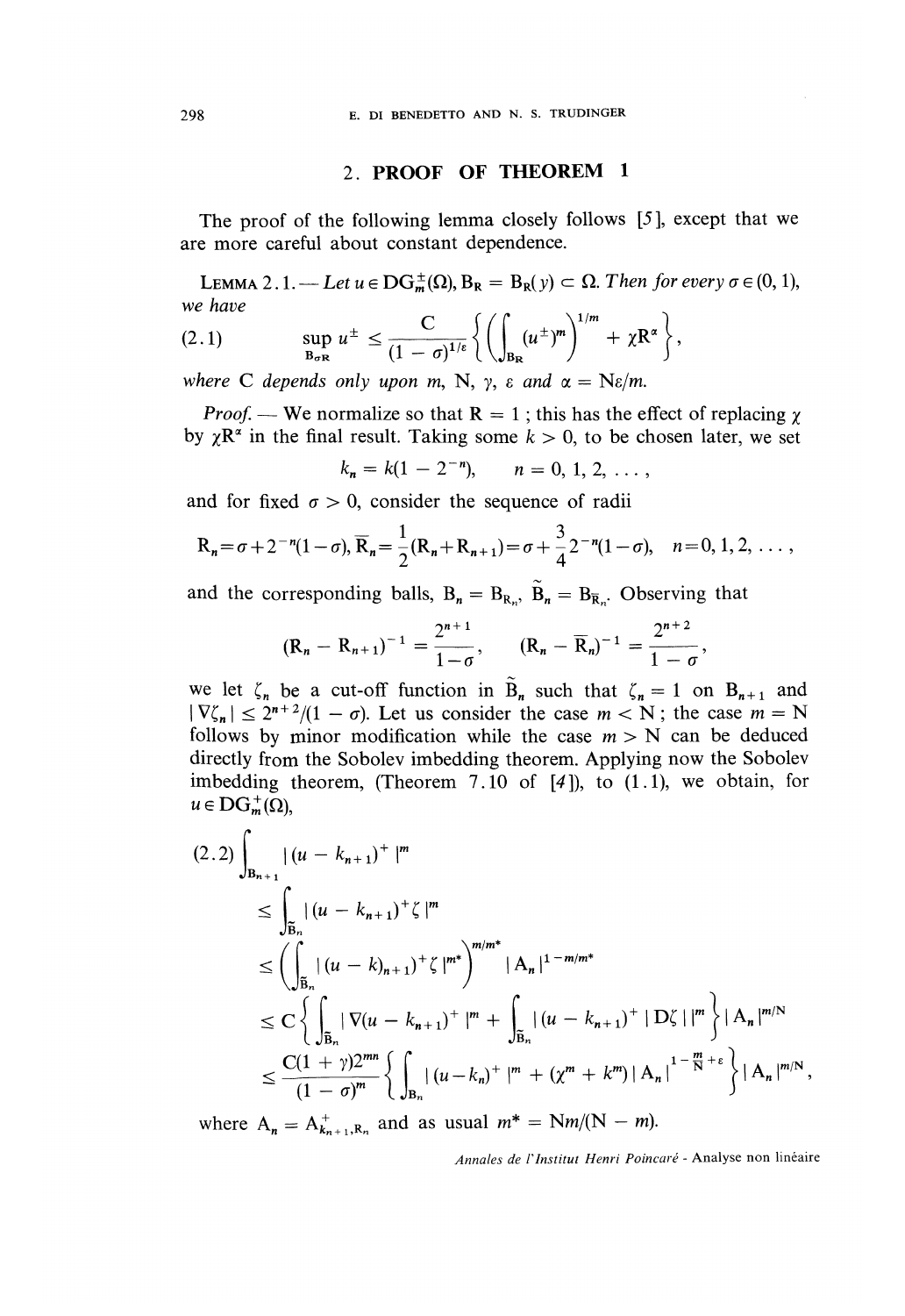Next we set

$$
Y_n = k^{-m} \int_{B_n} |(u - k_n)^+|^{m}
$$

and observe that

Therefore, setting

 $b = 2^{\frac{m}{N}(m+N)},$ 

 $|A_n| \leq C2^{mn}Y_n$ .

we deduce from (2.2), for  $k \ge ||u||_{m.B_0}$ ,

$$
(2.3) \t\t Y_{n+1} \leq \frac{Cb^n}{(1-\sigma)^m} Y_n^{1+\varepsilon} \bigg(\frac{\chi^m + k^m}{k^m}\bigg).
$$

Hence if  $k \geq \chi$ , we have

$$
\text{(2.4)} \quad \mathbf{Y}_{n+1} \le \frac{\mathbf{C}b^n}{(1-\sigma)^m} \mathbf{Y}_n^{1+\varepsilon}
$$

and consequently, by Lemma 4.7, [5], page 66,  $Y_n \to 0$  as  $n \to \infty$  provided

$$
Y_0 \leq C(m, n)(1 - \sigma)^{m/\varepsilon},
$$

that is for

$$
k \geq \frac{C}{(1-\sigma)^{1/\varepsilon}} \bigg( \int_{B_0} (u^+)^m \bigg)^{1/m}.
$$

The estimate (2.1) follows immediately.

Theorem 1 may now be concluded by means of an interpolation argument. For, setting  $v = u^{\pm}$ ,  $M_{\sigma} = \sup_{B_{\sigma}R} v$ ,  $\sigma \in (0, 1)$  and

(2.5) 
$$
\phi(p) = \sup_{0 < \sigma < 1} (1 - \sigma)^{\widetilde{p}} \bigg( \int_{B_{\sigma R}} v^m \bigg)^{1/m}, \qquad 0 < p \leq m,
$$

where  $\tilde{p} = (m - p)/p\epsilon$ , we have for fixed  $\eta > 0$ ,

$$
\phi(p) \leq (1 - \sigma')^{\widetilde{p}} \bigg( \int_{B_{\sigma' R}} v^m \bigg)^{1/m} + \eta
$$

for some  $\sigma'$  depending on p and  $\eta$ . But, by Young's inequality,

$$
(2.6) \qquad \phi(p) \le (1 - \sigma')^{\widetilde{p}} \mathbf{M}_{\sigma'}^{1 - p/m} \bigg( \int_{\mathbf{B}_{\sigma' \mathbf{R}}} v^p \bigg)^{1/m} + \eta
$$

$$
< C_{\delta} \bigg( \int_{\mathbf{B}_{\sigma' \mathbf{R}}} v^p \bigg)^{1/p} + \delta \mathbf{M}_{\sigma'} (1 - \sigma')^{m/p\epsilon} + \eta
$$

By (2.1) applied over  $B_{\sigma''R}$ ,  $\sigma'' = (1 + \sigma')/2$ , we then obtain,

$$
(2.7) \qquad M_{\sigma'}(1-\sigma')^{m/p\epsilon} \leq C(1-\sigma'')^{\widetilde{p}}\left\{\left(\int_{B_{\sigma''R}} v^m\right)^{1/m} + \chi R^{\alpha}\right\},\,
$$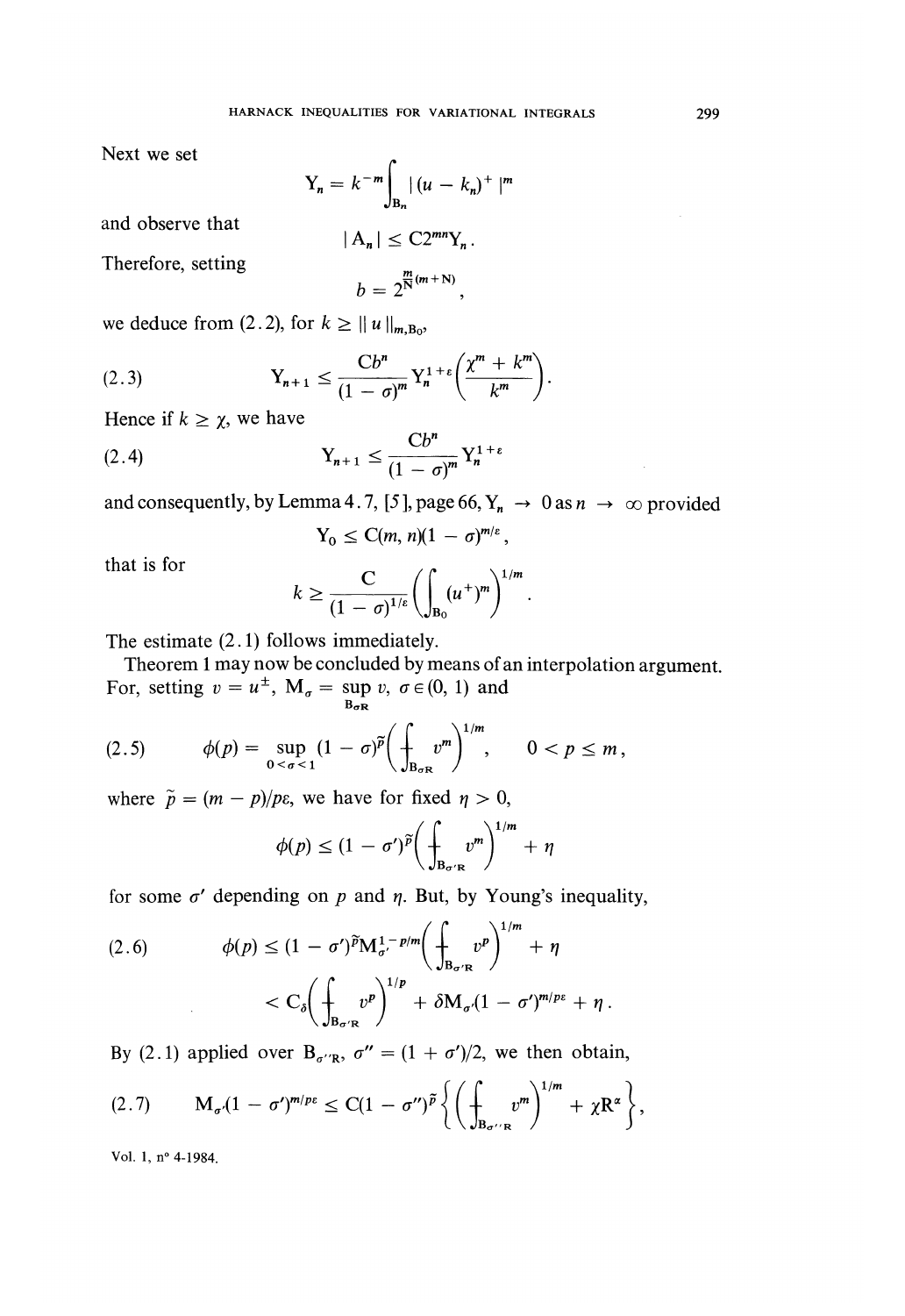so that letting  $\eta \rightarrow 0$  and taking  $\delta$  sufficiently small, we deduce from (2.6) and (2.7)

$$
\phi(p) \leq C \left\{ \left( \int_{B_R} v^p \right)^{1/p} + \chi R^{\alpha} \right\},\
$$

and hence, for arbitrary  $\sigma \in (0, 1)$ ,

$$
(2.8) \qquad \frac{1}{(1-\sigma)^{1/\varepsilon}} \bigg( \int_{B_{\sigma R}} v^m \bigg)^{1/m} \leq \frac{C}{(1-\sigma)^{m/p\varepsilon}} \bigg\{ \bigg( \int_{B_R} v^p \bigg)^{1/p} + \chi R^{\alpha} \bigg\}.
$$

Theorem 1 now follows by combining (2.1) and (2.8).

Remarks.  $\frac{1}{1}$  The proof of Theorem 1 extends to the case  $m = 1$ .

ii) Lemma 1 may be alternatively derived by Moser iteration. To see this, in the case  $\varepsilon = m/N$ , we set  $R = 1$  and  $\overline{u} = u^{\pm} + \chi$ . Multiplying (1.1) by  $k^{\beta-2}$  for  $\beta > 1$  and integrating over k, we thus obtain, with the aid of Fubini's theorem,

$$
(2.9) \qquad \int_{\mathbf{B}_{\sigma}} (\overline{u})^{\beta-1} \left| \nabla u \right|^m \leq \gamma \bigg( \frac{1}{(1-\sigma)^m} + 2^m \bigg) \int_{\mathbf{B}_1} (\overline{u})^{m+\beta-1} \, .
$$

Clearly, by (1.1) again, (2.9) continues to hold for  $\beta \geq 1$ . By applying the Moser iteration method [8] as described for example in [4] or [11], we arrive at (2.1).

### 3. PROOF OF THEOREM 2

The proof is based on the following proposition which is closely related to the strong maximum principle. For non-negative supersolutions of divergence structure equations, the corresponding result, obtained using the logarithm function, was a cornerstone in Moser's approach to Holder estimates; (see  $[8]$  [7]. Theorem 5.3.2, or [4] Problem 8.6).

PROPOSITION 3.1. -- Let  $u \ge 0$ ,  $u \in DG<sub>m</sub><sup>-</sup>(\Omega)$ ,  $B<sub>4R</sub> = B<sub>4R</sub>(y) \subset \Omega$ . Then, if for some  $\delta \in (0, 1)$ ,

we have

$$
|\{x \in B_{R} | u(x) \ge 1\} \ge \delta | B_{R} |,
$$
  
inf<sub>Bo</sub>  $u \ge \lambda - \chi R^{\alpha}$ 

where  $\lambda$  is a positive constant depending only on m, N,  $\varepsilon$ ,  $\gamma$  and  $\delta$ .

*Proof.* — By replacing u with  $u + \chi R^{\alpha}$ , it suffices to take  $\chi = 0$  in (1.1). Again we normalize  $R = 1$ , and consider (1.1) over the balls  $B_2$  and  $B_4$ for the levels,

where

$$
k_s = \mu + 2^{-s}, s = 1, 2, ...
$$
  
 $\mu = \inf_{B_4} u.$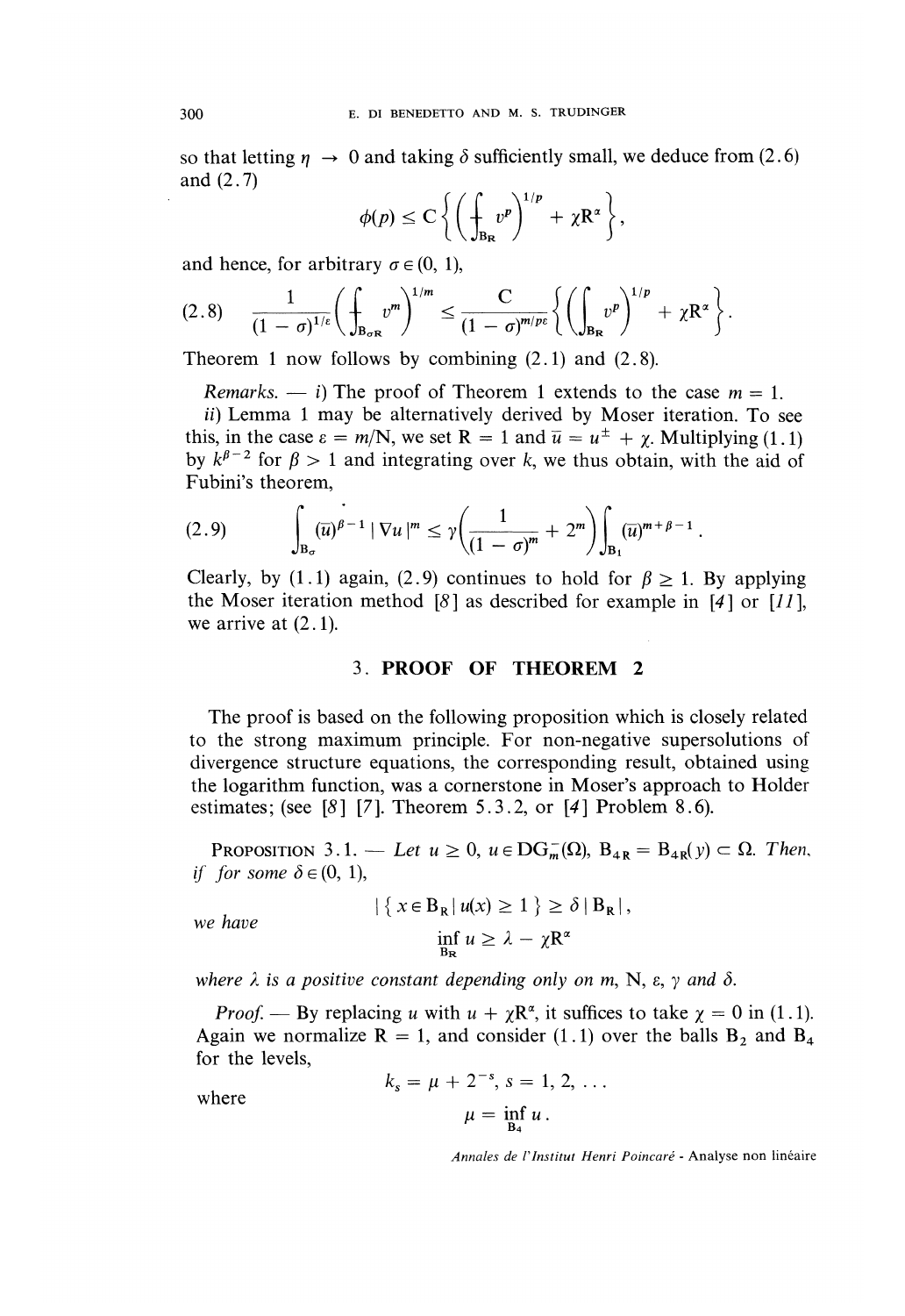We obtain thus

$$
(3.1) \qquad \qquad \int_{B_2} |\nabla (u - k_s)^{-}|^{m} \leq C |A_{k_s,4}^{-}|^{1-m/N} (2^{-ms} + k_s^{m}),
$$

where C depends on  $\gamma$  and N. We recall now the following lemma due to De Giorgi [1].

LEMMA 3.2. — Let 
$$
u \in W^{1,1}(B_r)
$$
 and  $l > k$ . Then  
\n
$$
(l - k) | [u < k] \cap B_r|^{1-1/N} \leq \frac{\beta r^N}{|B_r| [u < l]|} \int_{\Delta_r} |\nabla u|
$$

where  $\beta$  depends only on N and

$$
\Delta_r = [k < u < l] \cap B_r \, .
$$

Using Lemma 3.2 we shall derive,

LEMMA 3.3. - Let  $\theta \in (0, 1)$  be fixed. Then there exists a positive integer s<sup>\*</sup> such that

$$
\{x \in B_2 \mid u(x) < \mu + 2^{-s^*}\} \mid < \theta \mid B_2 \mid,
$$

with  $s^*$  depending only on m, N,  $\gamma$ ,  $\varepsilon$ ,  $\delta$  and  $\theta$ .

*Proof of Lemma* 3.3. — Taking a particular  $s^*$  to be fixed later, we may assume that

(3.2) 
$$
\mu < 2^{-s}
$$
 for  $s^* > s > 1$ .

By the hypotheses of Lemma 3.1, we have

(3.3) 
$$
|\{x \in B_2 | u(x) \ge 1\}| \ge \frac{\delta}{2^N} |B_2|,
$$

and hence, by  $(3.2)$ ,

(3.4) 
$$
|B_2| [u < \mu + 2^{-s}]| \ge \frac{\delta}{2^N} |B_2|, \quad \forall s \ge 1.
$$

We now apply Lemma 3.2 over the ball B<sub>2</sub> for the levels  $l = \mu + 2^{-s}$ ,  $k = \mu + 2^{-s - 1}$ , s = 1, 2, ... Using (3.4) and writing  $A_s = A_{k_s, 2}$ , we thus obtain

$$
2^{-s} |A_{s+1}|^{1-\frac{1}{N}} \leq C \int_{A_s \setminus A_{s+1}} |\nabla u| \, .
$$

We majorize the right hand side of  $(3.5)$ , by making use of inequality  $(3.1)$ , as follows

$$
\int_{A_s \setminus A_{s+1}} |\nabla u| \le \left( \int_{B_1} |\nabla (u - (\mu + 2^{-s}))^{-}|^m \right)^{1/m} |A_s \setminus A_{s+1}|^{1-1/m}
$$
  

$$
\le C2^{-s} |A_s \setminus A_{s+1}|^{\frac{m-1}{m}} |A_{s,s}^{-}|^{\frac{N-m}{mN}}
$$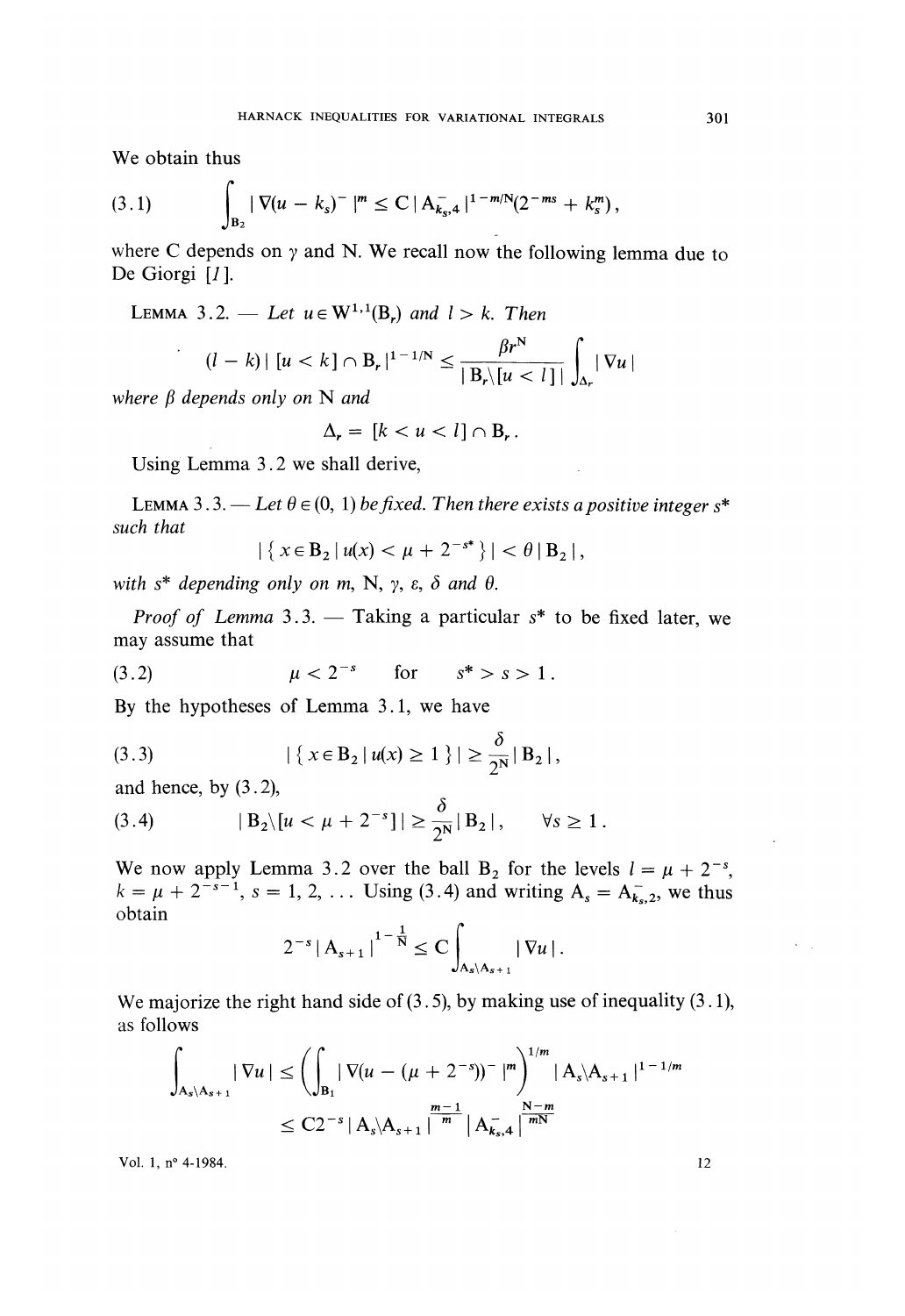provided  $s < s^*$ . Substituting in (3.5) we therefore obtain

$$
(3.6) \t\t |A_{s+1}|^{\frac{m}{m-1}} \leq C |A_s \setminus A_{s+1}|,
$$

so that, by summation from  $s = 1$  to  $s = s^* - 1$ , we have

$$
(3.7) \t\t\t |A_{s^*}|^{\frac{m}{m-1}} \leq \frac{C}{s^*-2} |B_2|^{\frac{m}{m-1}}.
$$

Lemma 3.3 now follows by choosing  $s^*$  sufficiently large, for example

(3.8) 
$$
s^* = 3 + [C\theta^{-\frac{m}{m-1}}]
$$

where  $[a]$  denotes the largest integer less than a.

*Proof of Proposition* 3.1 (concluded). — Consider the sequence of balls  $B_n = B_{\rho_n}$  where

$$
\rho_n = 1 + 2^{-n}, \qquad n = 0, 1, 2, \ldots,
$$

and the sequence of levels

$$
k_n = \mu + 2^{-s^{*}-1}(1+2^{-n}), \qquad n = 0, 1, 2, ...
$$

Obviously  $B_0 = B_2$  and  $k_0 = \mu + 2^{-s^*}$ . We use inequalities (1.1) over the balls  $B_{n+1}$  and  $B_n$  for the levels  $k_n$ . We observe that

$$
(\rho_n - \rho_{n+1})^{-m} = 2^{(n+1)m}, \text{ and since } \mu = \inf_{B_4} u, B_n \subset B_4,
$$
  

$$
\sup_{B_n} (u - (\mu + 2^{-s^* - 1} + 2^{-s^* - n - 1}))^{-} \le 2^{-s^*}.
$$

Using these remarks we rewrite (1.1) as follows,

$$
(3.9) \quad \int_{B_{n+1}} |\nabla (u-k_n)^{-}|^m \leq \gamma \left\{ 2^{(n+1-s^*)m} |A_n| + (\mu + 2^{-s^*})^m |A_n|^{-\frac{m}{s}+s} \right\}.
$$

where  $A_n = A_{k_n, \rho_n}^-$ .

Consider now Lemma 3.2 applied over the ball  $B_{n+1}$  for the levels  $k_n > k_{n+1}$ . We thus have

$$
(3.10) \t2^{-s^*-n-2} |A_{n+1}|^{1-\frac{1}{N}} \leq \frac{\beta |B_{n+1}|}{|B_{n+1} \setminus A_{k_n,\rho_{n+1}}|} \int_{\Delta_n} |\nabla u|
$$

where  $\Delta_n = A_{k_n, \rho_{n+1}}^- \setminus A_{k_{n+1}, \rho_{n+1}}^-$ . As before

$$
|B_{n+1} \setminus A_{k_n, \rho_{n+1}}^-| \geq \frac{\delta}{2^N} |B_{n+1}|
$$

and

$$
\int_{\Delta_n} |\nabla u| \le \left( \int_{B_{n+1}} |\nabla (u - k_n)^{-}|^m \right)^{1/m} |A_n|^{1-1/m}
$$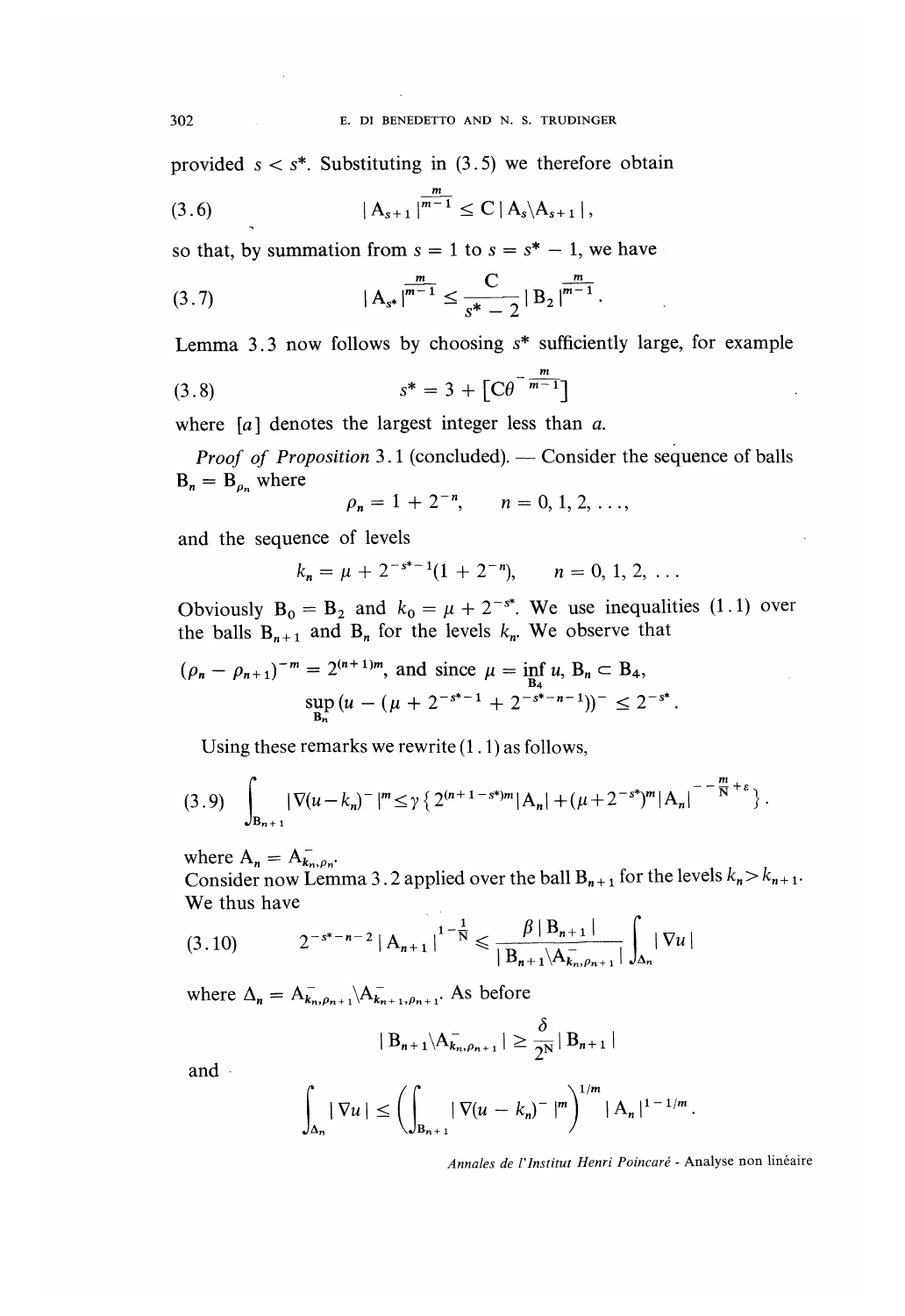Substituting these estimates into (3.10), we thus obtain

$$
(3.11) \t|A_{n+1}|^{1-1/N} \leq C2^{2n} \{ |A_n| + |A_n|^{1-\frac{1}{N}+\frac{\varepsilon}{m}} \}.
$$

Setting

$$
Y_n = \frac{|A_n|}{|B_2|},
$$

we therefore have

$$
Y_{n+1} \le Cb^n Y_n^{1+\eta} \, ; \, \eta = \frac{\varepsilon N}{m(N-1)} \, ; \, b = 4^{\frac{N}{N-1}}
$$

From [5], Lemma 4.7, page 66, we conclude  $Y_n \to 0$  as  $n \to \infty$ , provided (3.12)<br>  $Y_0 \le C^{-1/\eta} b^{-1/\eta^2} \equiv \theta$ .  $(3.12)$ 

Fixing  $\theta$  by (3.12) and choosing s<sup>\*</sup> by Lemma 3.3 we thus have

$$
Y_0 = \frac{1}{|B_2|} |\{u < \mu + 2^{-s^*}\} \cap B_2| < \theta,
$$

whence

$$
u(x) > \mu + 2^{-s^*-1}
$$
  $x \in B_1$ .

Proposition 3.1 is thus proved with  $\lambda = 2^{-s^* - 1}$ .

The proof of Theorem 2 may now be completed by means of the procedure of Krylov and Safonov [6], as adapted by Trudinger [4] [12]. For the sake of completeness we repeat some details. First we reformulate Proposition 3.1 in terms of cubes, by setting, for  $y \in \Omega$ ,  $\mathbb{R} > 0$ ,

$$
\mathbf{K}_{\mathbf{R}}(y) = \left\{ \left. x \in \mathbb{R}^{\mathbf{N}} \right| \max_{1 \le i \le \mathbf{N}} \left| x_i - y_i \right| < \mathbf{R} \right\}
$$

and assume that  $B_{12\sqrt{NR}}(y) \subset \Omega$ . Writing  $\bar{u} = u + \chi R^{\alpha}$  and replacing  $\bar{u}$ by  $\overline{u}/t$  for  $t > 0$ , we deduce from Proposition 3.1, that if  $\delta \in (0, 1)$  and

$$
|\left\{x \in \mathbf{K}_{\mathbf{R}} | \overline{u}(x) > t\right\}| > \delta \left| \mathbf{K}_{\mathbf{R}} \right|,
$$

then

$$
\overline{u} \ge \lambda t, \qquad \forall x \in \mathbf{K}_{3R}
$$

where  $\lambda$  is a positive constant depending only on m, N,  $\gamma$ ,  $\varepsilon$ ,  $\delta$ . Defining

$$
\Gamma_t = \{ x \in \mathbf{K}_{\mathbf{R}} | \overline{u}(x) > t \},
$$
\n
$$
\Gamma_t^s = \{ x \in \mathbf{K}_{\mathbf{R}} | \overline{u}(x) > t \lambda^s \}, \qquad s = 1, 2, \dots,
$$

we extend this assertion as follows.

LEMMA 3.4. – Suppose that for fixed  $\delta \in (0, 1)$ , we have  $|\Gamma_t| > \delta^s |K_R|$ . Then

$$
\overline{u} \geq \lambda^s t, \qquad \forall x \in \mathbf{K}_{3R}.
$$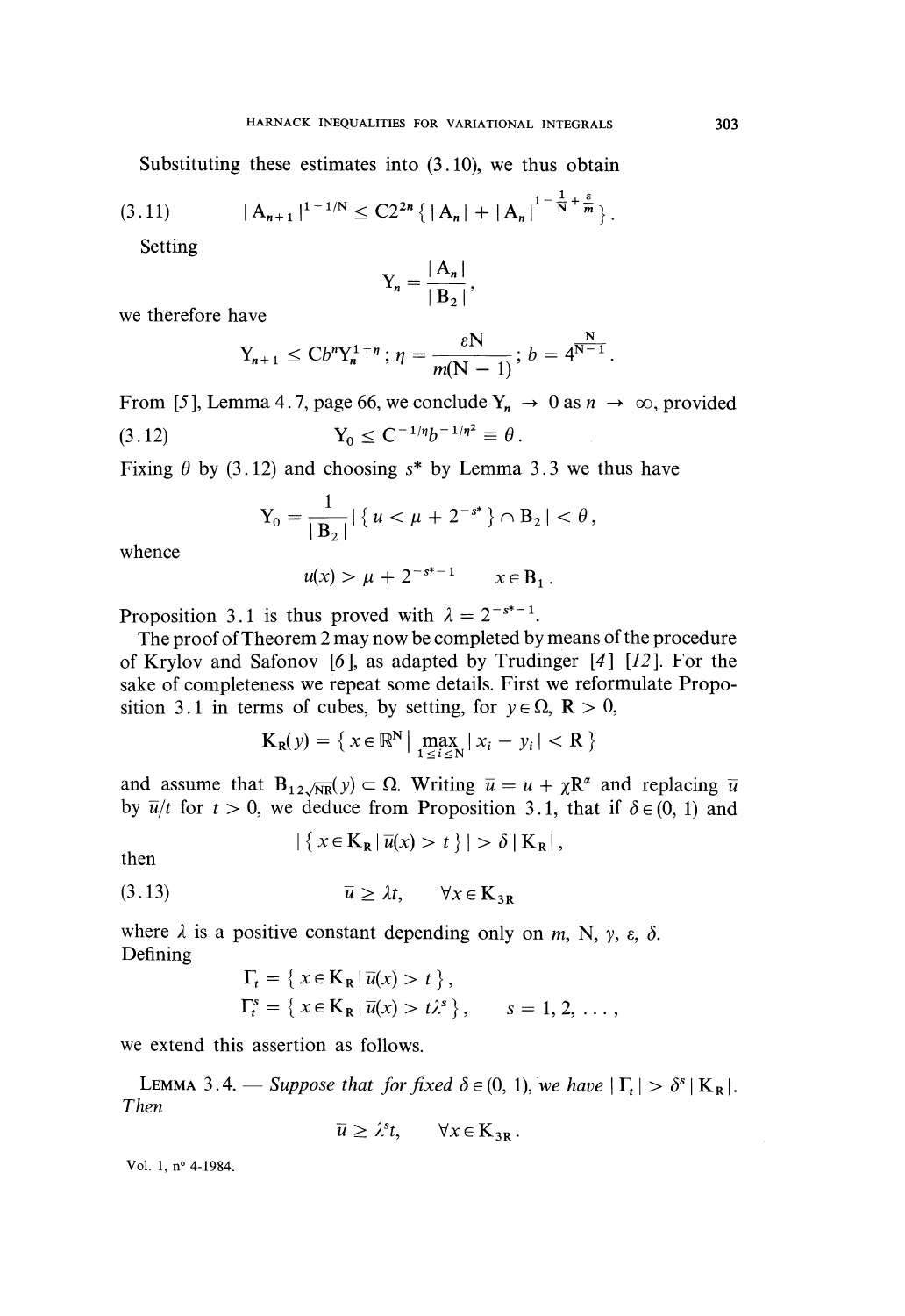The proof is based on the following covering argument of Krylov and Safonov [6], (see [4] [12]).

LEMMA 3.5. - Let  $K_R$  be any cube in  $\mathbb{R}^N$ ,  $\mathscr E$  a measurable subset of  $K_R$ ,  $\delta \in (0, 1)$  and consider

(3.14)  $\mathscr{E}_{\delta} = U \{ K_{3\delta}(x) \cap K_{R} \mid x \in K_{R}, \rho > 0, |\mathscr{E} \cap K_{\rho}(x)| \ge \delta | K_{\rho}(x)| \}.$ Then either  $\mathscr{E}_{\delta} = K_{R}$  or '  $|\mathscr{E}_{\delta}| \geq \delta^{-1} |\mathscr{E}|$ .

*Remark.* — The same conclusion holds if in (3.14) we require the elements in the collection defining 
$$
\mathscr{E}_{\delta}
$$
 to be cubes  $K_{3\rho}$  with  $\rho$  small, say  $\rho \leq \rho_0$ .

*Proof of Lemma* 3.4. — Let us apply Lemma 3.6 with  $\mathscr{E} = \Gamma_t^{n-1}$ . Obviously we have  $\Gamma^{n-1} \subset \Gamma^n$ ,  $n = 1, 2, \ldots$  If for some  $z \in K_R$  and  $\rho > 0$ , we have

$$
\left|\,\Gamma_t^{n-1}\cap\mathrm{K}_{\rho}(z)\,\right|\geq\delta\,\left|\,\mathrm{K}_{\rho}(z)\,\right|,
$$

then by (3.13),  $\overline{u}(x) > t\lambda^n \forall x \in K_{3\rho}(z)$ . Therefore, by virtue of Lemma 3.5,

$$
\left|\,\Gamma^n_t\,\right| \geq \frac{1}{\delta}\,\left|\,\Gamma^{n-1}_t\,\right|, \qquad n=1,2,3,\ldots.
$$

Suppose now that  $|\Gamma_t| > \delta^s |K_R|$ . Then

$$
\left|\,\Gamma_t^{s-1}\,\right| \geq \delta^{-1}\left|\,\Gamma_t^{s-2}\,\right| \geq \ldots \delta^{-s+1}\left|\,\Gamma_t\,\right| \geq \delta\left|\,K_R\,\right|,
$$

and hence by (3.13), again we have

$$
\overline{u}(x) \ge t\lambda^s \qquad \forall x \in \mathbf{K}_{3R}
$$

*Proof of Theorem* 2. — For each  $t > 0$ , choose s so that

$$
\delta^s \leq |\Gamma_t| / |K_R|, \qquad \text{i. e. } s \geq \frac{\ln |\Gamma_t| / |K_R|}{\ln \delta}
$$

By Lemma 3.4,

(3.15) 
$$
\inf_{\mathbf{K}_{3R}} \overline{u} \geq C_1 t \frac{|\Gamma_t|}{|\mathbf{K}_R|}^{\mathbf{C}_0}
$$

for (small)  $C_1$  and (large)  $C_0$  depending on  $\delta$  and  $\lambda$ . Setting

$$
\xi = \inf_{\mathbf{K}_{3\rho}} \bar{u}
$$

we have from  $(3.15)$ 

$$
|\Gamma_t|/|K_R| \leq \frac{1}{C_1} t^{-\frac{1}{C_0}} \xi^{\frac{1}{C_0}}.
$$

On the other hand, for any  $p < 1/C_0$ ,

$$
\frac{1}{|K_{R}|}\int_{\zeta}^{\infty}t^{p-1}|\Gamma_{t}|dt \leq C_{2}\zeta^{p}
$$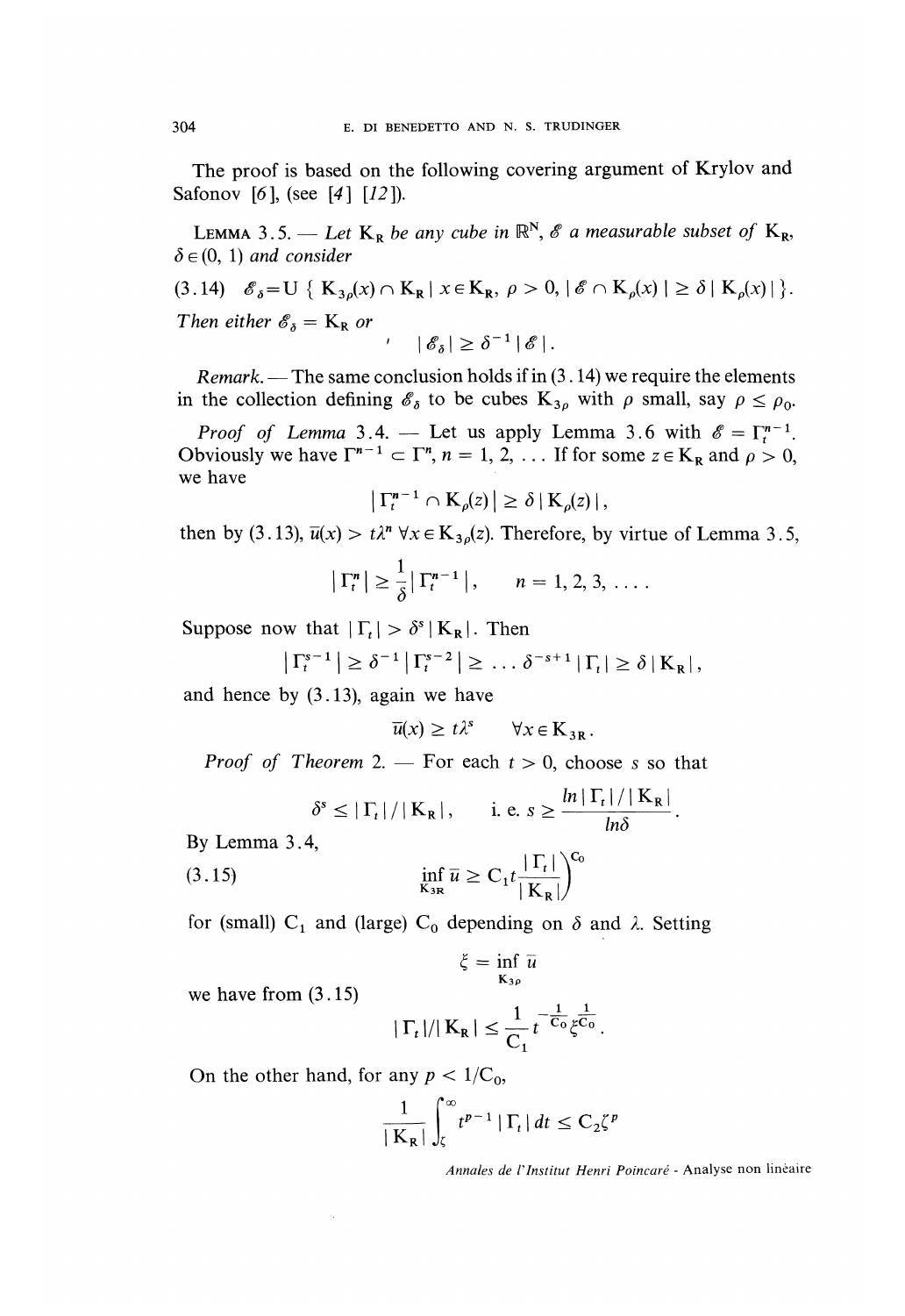and hence

$$
\int_{\mathbf{K}_{\mathbf{R}}} (\overline{u})^p = \frac{1}{|\mathbf{K}_{\mathbf{R}}|} \int_{\zeta}^{\infty} t^{p-1} |\Gamma_t| dt + p \zeta^p \leq C_3 \zeta^p.
$$

Returning to balls, we thus have

$$
\left(\frac{1}{B_R}\int_{B_R}(\overline{u})^p\right)^{1/p}\leq C\inf_{B_{3R}}\overline{u}\,,
$$

provided  $B_{12\sqrt{NR}}(y) \subset \Omega$ , where C depends on m, N,  $\gamma$ ,  $\varepsilon$ . The conclusion of Theorem 2 now follows by means of a standard covering and chaining argument.

## .4. APPLICATION TO QUASI-MINIMA

We consider functionals of the form

(4.1) 
$$
J(u, \Omega) = \int_{\Omega} f(x, u, \nabla u)
$$

where  $f(x, z, p)$  is a Caratheodory function, namely measurable in x for every  $(z, p)$  and continuous in  $(z, p)$  for almost all  $x \in \Omega$ . The function f is further restricted through structural inequalities:

$$
(4.2) \quad |p|^m - b \mid z|^m - g(x) \le f(x, z, p) \le \mu \mid p|^m + b \mid z|^m + g(x)
$$

where  $m, \mu \geq 1$  are constants and b, g are non-negative functions satisfying  $b, g \in L^q(\Omega)$  for  $q > N/m$  if  $m \le N$ , and  $q = 1$  for  $m > N$ . We call a function  $u \in W^{1,m}_{loc}(\Omega)$ , a sub Q-minimum (super Q-minimum) for J if  $Q \ge 1$  and

$$
J(u, K) \le QJ(u + \phi, K)
$$

for every  $\phi \le 0$ ,  $(\ge 0)$ ,  $\in W^{1,m}(\Omega)$  with supp  $\phi \subset K$ . A Q-minimum for J is thus both a sub and super Q-minimum. The following lemma, adapted from [2 ] and [3 ], provides a connection between Q-minima and De Giorgi classes. We assume for simplicity that  $\Omega$  is bounded.

LEMMA 4.1. — Let  $u \in W^{1,m}_{loc}(\Omega)$  be a sub(super) Q-minimum for J. Then  $u \in \text{DG}_m^+(\Omega)(\text{DG}_m^-(\Omega))$ , with constants  $\varepsilon = \frac{m}{N} - \frac{1}{q}$ ,  $\chi_m = ||g||_{\text{L}^q(\Omega)}$  and ; depending on Q,  $\mu$ , and  $(\text{diam }\Omega)^{m-q} \parallel b \parallel_{\text{L}}$ 

*Proof.* — Let u be a sub Q-minimum for J and fix a ball  $B_R(y) \subset \Omega$ . Normalizing  $R = 1$  we take, for  $k \ge 0$ ,

$$
\phi = -\eta (u-k)^+
$$

where  $0 \le \eta \le 1$ , supp  $\eta \subset B_s$ ,  $\eta = 1$  in  $B_t$ ,  $|\nabla \eta| \le 2(s - t)^{-1}$  and  $0 < t < s \le 1$ . Vol. l, n° 4-1984.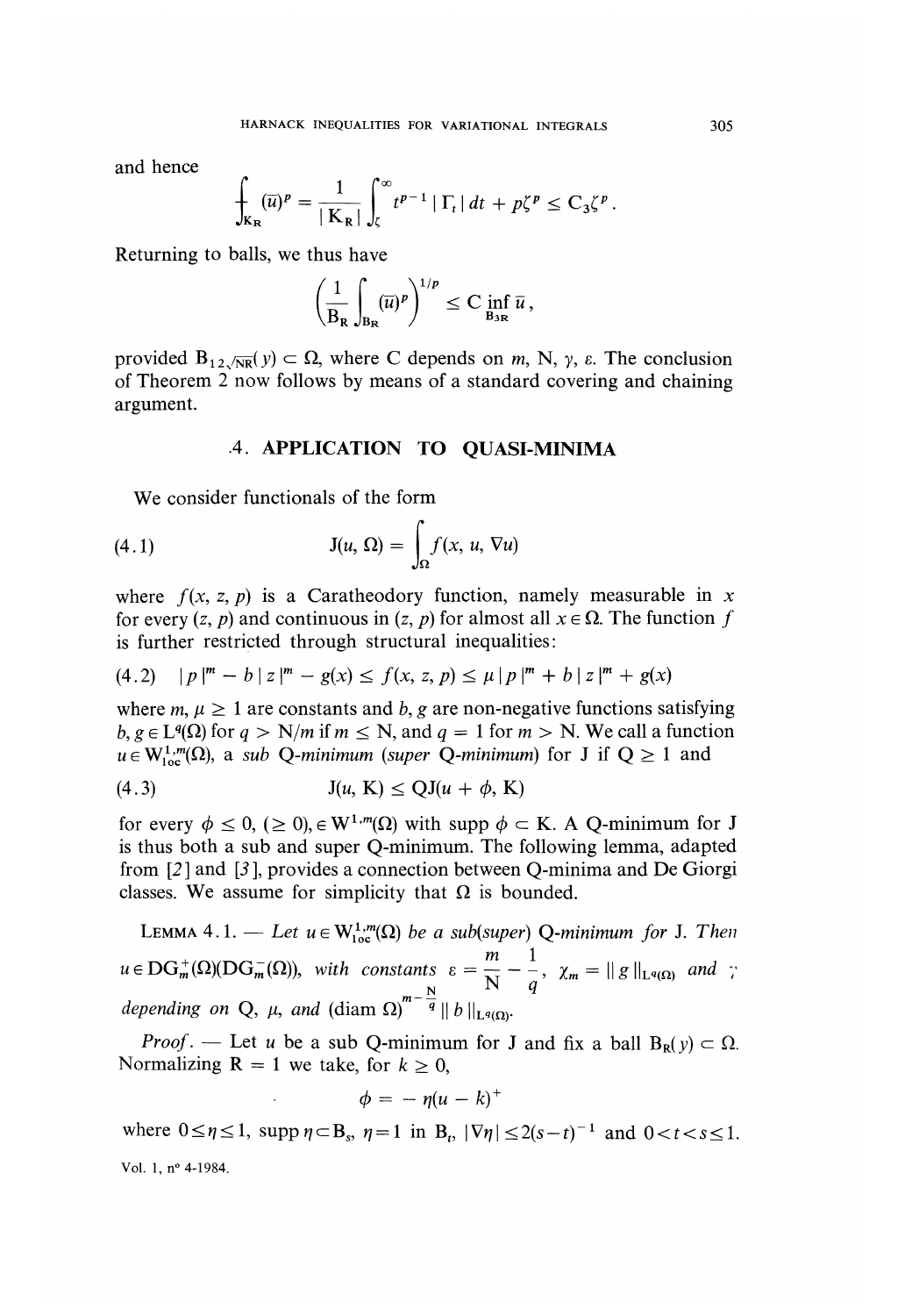Using  $(4.2)$ ,  $(4.3)$ , we obtain

$$
(4.4) \quad \int_{A_{\kappa,s}^+} |\nabla u|^m \leq \mu Q \int_{A_{\kappa,s}^+} \left\{ (1 - \eta)^m |\nabla u|^m + |\nabla \eta|^m (u - k)^m \right\} + (1 + Q) \int_{A_{\kappa,s}^+} (b \, |u|^m + g).
$$

Now, for  $m < N$ , and arbitrary  $s > 0$ ,

$$
\int_{A_{K,s}^{+}} b|u|^{m} \leq 2^{m} \int_{A_{K,s}^{+}} \{b(u-k)^{m} + bk^{m}\}
$$
  
\n
$$
\leq 2^{m} \left\{ ||b||_{L^{q}(\Omega)}|| |(u-k)^{+}|^{m}||_{L^{q'}(\Omega)} + k^{m} \int_{A_{K,s}^{+}} b \right\}
$$
  
\n
$$
\leq 2^{m} \{ ||b||_{q} (\delta || |(u-k)^{+}|^{m}||_{L^{m^{*}/m}(B_{s})}
$$
  
\n
$$
+ C(N, q) \delta^{N/(N-mq)} ||(u-k)^{+}||_{m,B_{s}}^{m} + k^{m} \int_{A_{K,s}^{+}} b \}.
$$

Consequently, by the Sobolev imbedding theorem and appropriate choice of  $\delta$ , we obtain

$$
(4.5) \quad \int_{A_{\kappa,s}^+} b \, | \, u \, |^m \leq \frac{1}{2(1+Q)} \int_{A_{\kappa,s}^+} |\, \nabla u \, |^m + C \int_{A_{\kappa,s}^+} (u - k)^m + 2^m k^m \int_{A_{\kappa,s}^+} b
$$

where C depends on Q, m, N, q,  $||b||_q$  and diam  $\Omega$ . Inequality (4.5) is also readily extended to the cases  $m \ge N$ . Hence by substitution of (4.5) into (4.4) we have

$$
\int_{A_{k,s}^+} |\nabla u|^m \leq C \left\{ \int_{A_{k,s}^+} |\nabla u|^m + \frac{1}{(s-t)^m} \right\}_{A_{k,1}^+} (u-k)^m + (k^m + ||g||_q) A_{k,1}^+ \Big|^{1-\frac{1}{q}} \right\}
$$
so that

so that

$$
\int_{A_{\kappa,t}^+} |\nabla u|^m \leq \frac{C}{1+C} \Bigg\{ \int_{A_{\kappa,t}^+} |\nabla u|^m + \frac{1}{(s-t)^m} \int_{A_{\kappa,t}^+} (u-k)^m + (k^m + ||g||_q) |A_{k,1}^+|^{1-\frac{1}{q}} \Bigg\}.
$$

Applying Lemma 3.2 of [3], we thus infer for any  $\sigma \in (0, 1)$ ,

$$
\int_{B_{\sigma}} |\nabla (u - k)^+|^m \leq \gamma \left\{ \frac{1}{(1 - \sigma)^m} \int_{B_1} |(u - k)^+|^m + (k^m + ||g||_q) |A_{k,1}^+|^{1 - \frac{1}{q}} \right\}
$$

and  $(1.1)$  follows. The case of a super Q-minimum is proved similarly.<br>Combining Theorems 1, 2 and 3 with Lemma 4.1 we obtain the corresponding Harnack inequalities for quasi-minima.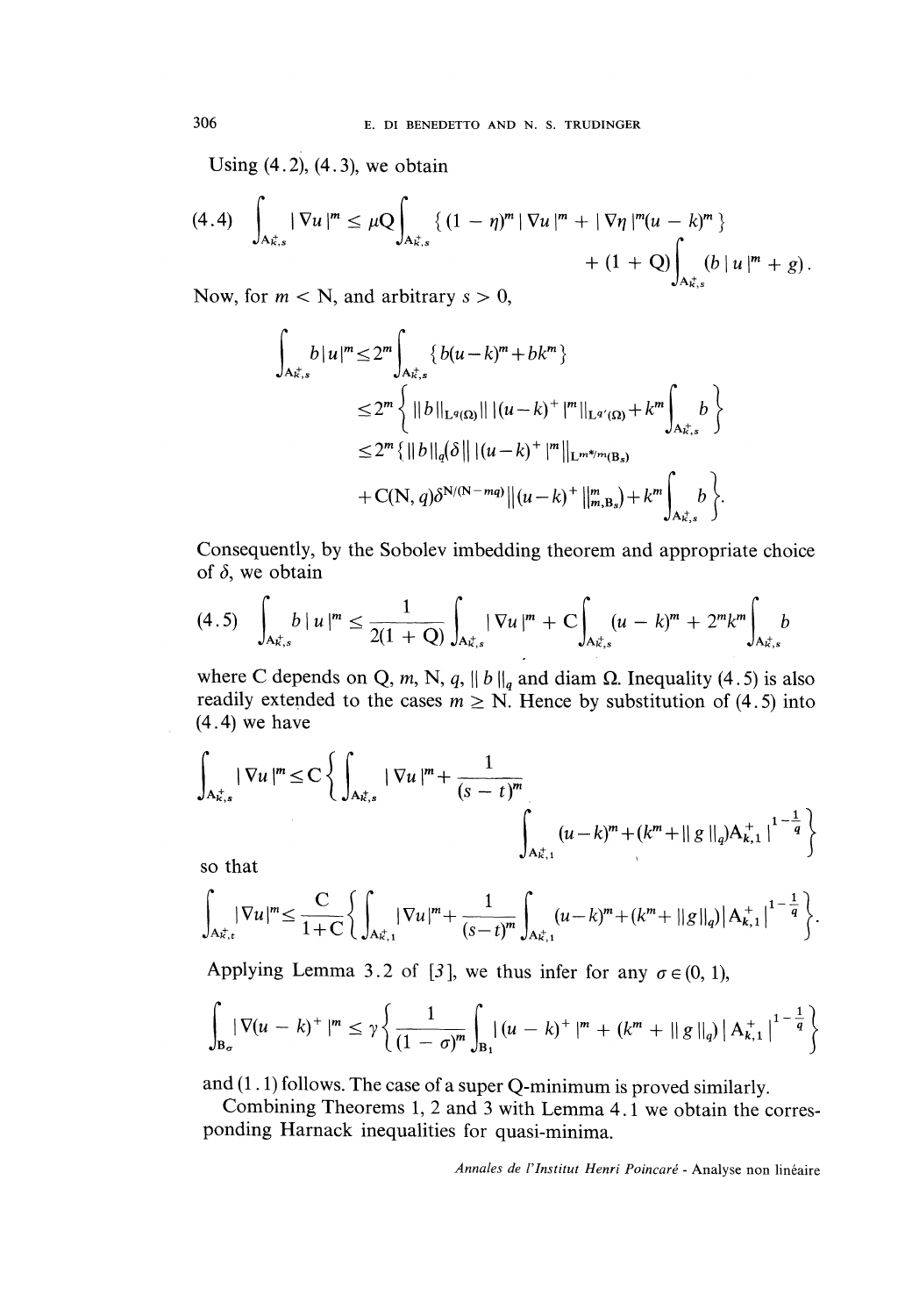COROLLARY 1. — Let u be a sub Q-minimum for J,  $B_R = B_R(y) \subset \Omega$ . Then for any  $\sigma \in (0, 1)$ ,  $p > 0$ , we have

$$
\sup_{B_{\sigma R}} u \leq C(1-\sigma)^{-N/p\alpha} \left\{ \left( \int_{B_R} (u^+)^p \right)^{1/p} + \chi R^{\alpha} \right\}
$$

where C depends only on m, N, Q,  $\mu$ ,  $q$ ,  $R^{m-\frac{N}{q}} \|b\|_q$ , and  $\alpha = 1 - \frac{N}{mq}$  $\chi^m = ||g||_q.$  mg

COROLLARY 2. - Let  $u \ge 0$  be a super Q-minimum for J,  $m > 1$ ,  $B_R = B_R(y) \subset \Omega$ . Then there exists a positive constant p depending only on m, N, Q,  $\mu$ , q, R<sup>m  $-\frac{N}{q}$ </sup>  $||b||_q$  such that for any  $\sigma$ ,  $\tau \in (0, 1)$  we have

$$
\left(\int_{B_{\sigma R}} u^p\right)^{1/p} \leq C(\inf_{B_{\tau R}} u + \chi R^{\alpha})
$$

where C depends in addition on  $\sigma$ ,  $\tau$ .

COROLLARY 3. — Let  $u \ge 0$  be a Q-minimum for  $J, m > 1$ ,  $B_R = B_R(v) \subset \Omega$ . Then for any  $\sigma \in (0, 1)$ 

$$
\sup_{B_{\sigma R}} u \leq C \bigl( \inf_{B_{\sigma R}} u + \chi R^{\alpha} \bigr)
$$

where C depends only on m, N, Q,  $\mu$ , q and  $R^{m-\frac{N}{q}}||b||_q$ .

When  $g \equiv 0$ , Corollary 3 reduces to the usual Harnack inequality. Furthermore, when also  $b \equiv 0$  we obtain a Liouville theorem.

COROLLARY 4. — Let  $u \in W^{1,m}_{loc}(\mathbb{R}^n)$ ,  $m > 1$ , be a quasi-minimum for the functional

$$
J(u, \mathbb{R}^n) = \int_{\mathbb{R}^n} |D^u|^m
$$

and suppose that u is bounded on one side. Then u is a constant.

Finally we remark that the structure conditions (4. 2) can be generalized in various ways; in particular the function  $f$  can be divided by certain types of non-negative weight functions.

#### REFERENCES

- [1] E. DE GIORGI, Sulla differenziabilità e l'analiticità degli integrali multipli regolari, Mem. Accad. Sci. Torino Cl. Sci. Fis. Mat. Natur. (3), t. 3, 1957, p. 25-43.
- [2] M. GIAQUINTA and E. GIUSTI, Quasi-Minima, Ann. d'Inst. Henri Poincaré, Analyse Non Linéaire, t. 1, 1984, p. 79 à 107.
- [3] M. GIAQUINTA and E. GIUSTI, On the regularity of the minima of variational integrals, Acta Math., t. 148, 1982, p. 31-46.